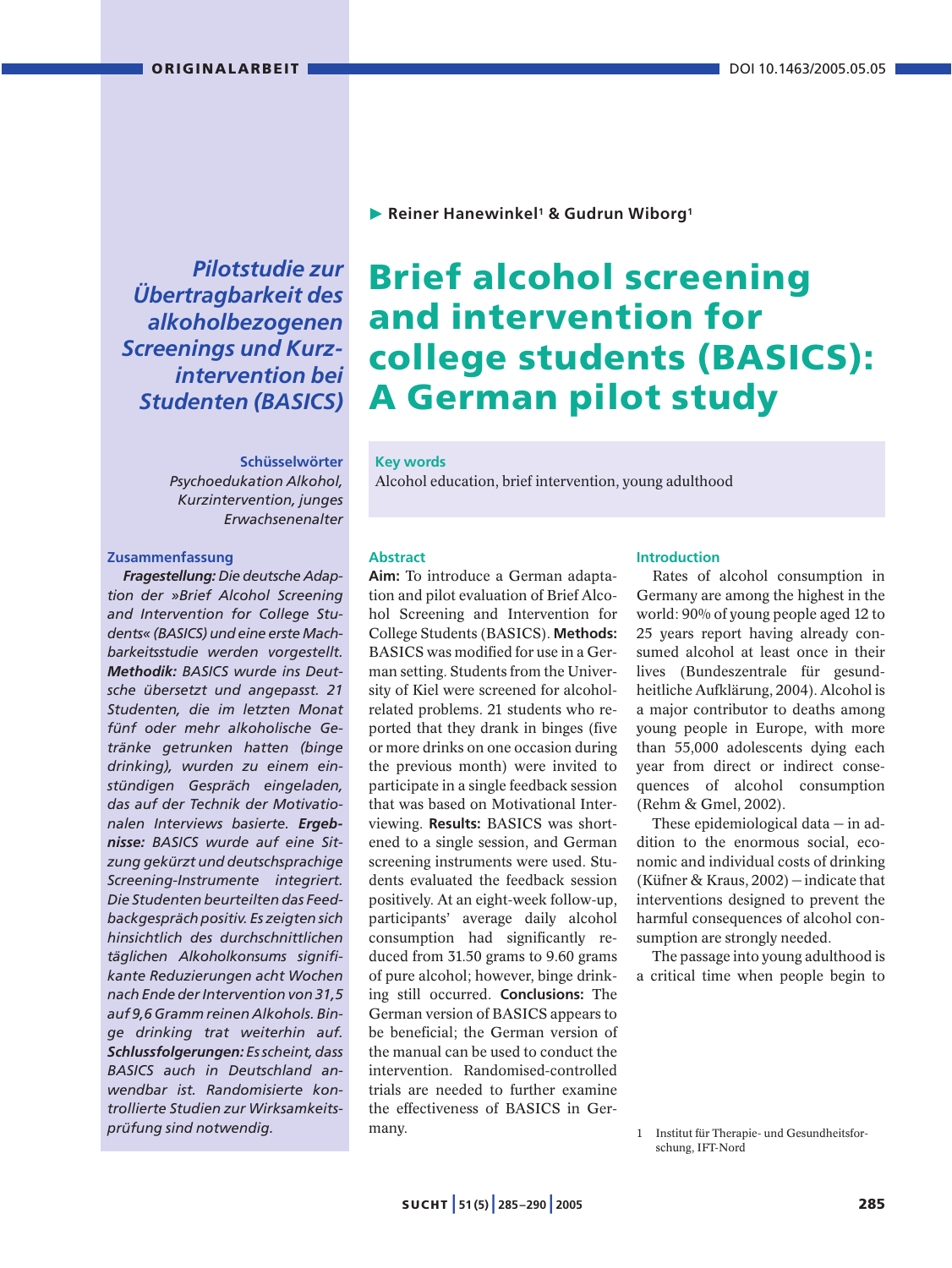find new directions in their lives. For many young people, this period begins with the transition from secondary school to university. As with other developmental changes, this transition involves both gains (such as new friendship networks) and losses (such as separation from family and old friends). There are more academic choices, but new academic demands; there is increased independence, but decreased parental guidance and support. Heavy drinking and its associated problems often increase during this transition phase (Schulenberg & Maggs, 2002; Schulenberg et al., 2001).

Among the general population, the prevalence of alcohol consumption, especially heavy drinking, and the associated negative consequences is greater during early adulthood than at any other age (Babor et al., 2003). Most young people who drink heavily eventually reduce their consumption without any intervention (Vik, Cellucci & Ivers, 2003), yet a minority of students continue to drink heavily and may evidence an alcohol-use disorder after leaving college (Vik, Culbertson & Sellers, 2000). Therefore, effective interventions for students with drinking problems are needed.

Recently, in the United States the Brief Alcohol Screening and Intervention for College Students (BASICS) was developed (Dimeff, Baer, Kivlahan & Marlatt, 1999). BASICS combines information about alcohol effects, identification of personal risk factors, discussion of specific cognitive and behavioural strategies to moderate drinking, and motivational enhancement strategies aimed at motivating heavy drinkers to change their behaviour.

The original BASICS consists of two 50-minute sessions. The purpose of the first session is to assess the individual student's drinking pattern, attitudes towards alcohol, and motivation to change his or her drinking. In the second session, students receive an individualised feedback about their drinking pattern that is based on the results of the assessment. The intervention

style used in BASICS is that of Motivational Interviewing (Demmel, 2001; Hettema, Steele & Miller, 2005).

The aims of the present study were (a) to adapt BASICS for use in Germany, and (b) to conduct a pilot study of its effectiveness.

# **Method**

#### Design

The pilot study was conducted from March 2001 until July 2001. To evaluate the intervention, an assessment was administered at baseline and eight weeks after the feedback session. All students received two cinema tickets as a reward for their participation.

# Sample

Students from the University of Kiel were recruited over a period of four weeks. 3,000 brochures inviting students to participate in the study were distributed. At baseline, 47 students, of whom 37 met the criterion for binge drinking, participated. Complete data were available on 21 students who at baseline had reported that they binge drank. The mean age of the 21 participants was  $24.04$  years  $(SD = 3.61)$ ; 52.3% of the sample was female.

# Intervention

The German adaptation of BASICS included the following steps:

- 1. Students were recruited mainly via a brochure. The 16-page brochure was pocket-sized and contained a short description of the project, information on the effects of alcohol, specific strategies to moderate alcohol use, information about alcohol expectancies, and useful contact addresses.
- 2. Students who volunteered to participate in the brief intervention were sent a 13-page questionnaire by post. It assessed drinking patterns, motivation for reducing drinking, drinking-related negative consequences (e.g. failure to attend an important lecture because of a hangover), perceived risky drinking situations (e.g. social pressure, drinking in order to

relax). In addition, there were questions to assess smoking behaviour and motivation to stop smoking.

- 3. After returning the questionnaire, each student was invited to attend a 50-minutes feedback session, which was based on the results of the questionnaire. The feedback session included the following topics:
	- Overview of the structure of the feedback session
	- Review of the person's drinking pattern in comparison to norms
	- Review of personal drinking risks and negative consequences
	- Advice and recommendations
	- Generalising use of the strategies beyond the intervention session.
- 4. At the end of the session, the student received a personalised feedback and information sheet to take home. On the sheet, the student's individual drinking habits were illustrated in relation to other German students' drinking patterns and the average per capita alcohol consumption in Europe. The sheet also included information about risks associated with heavy drinking and recommendations for safe alcohol consumption. The comparison sample of German students consisted of 442 students at the University of Münster (Demmel & Hagen, 2002).

Three psychologists with extensive post-graduate training in behaviour therapy and Motivational Interviewing conducted the counselling sessions. To ensure that the feedback sessions were standardised, the counsellors were provided with guidelines for conducting them. The guidelines had also served as the basis for training the counsellors. Prior to implementing the project, a workshop that lasted for one and one-half days was conducted to teach the counsellors the theoretical background and how to deliver the brief intervention.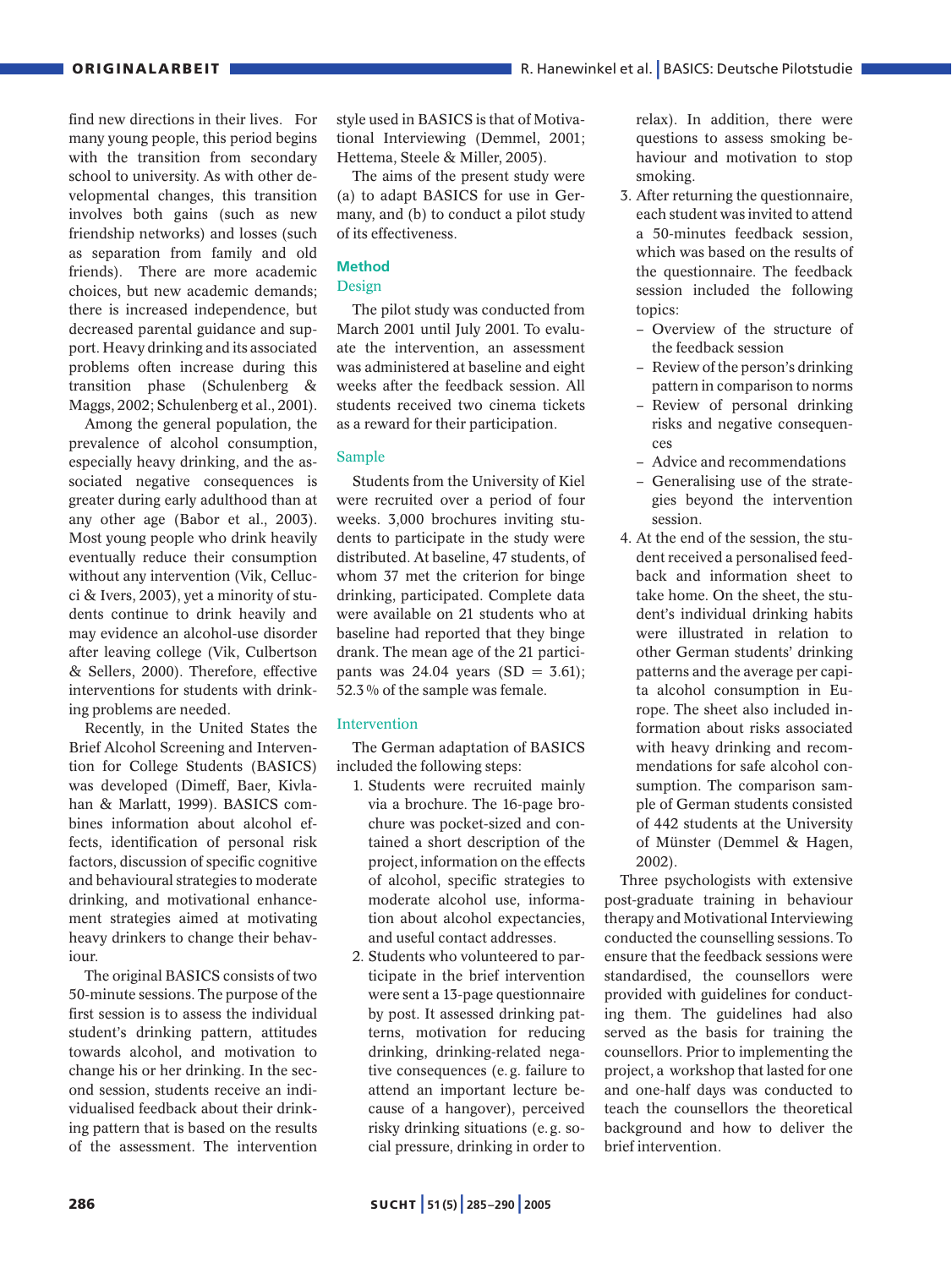## Measurement

- (a) There were four primary outcome measures of alcohol consumption: mean grams of pure alcohol consumed per day, which was derived from the number of drinks (beer, wine, spirits) consumed on a typical drinking day multiplied by the number of drinking days during the previous 30 days and averaged across the 30 days. This measure is consistent with the recommendations of a German panel of experts (Bühringer et al., 2000).
- (b) Total number of drinks consumed per week.
- (c) Number of drinking days per month.
- (d) Amount of binge drinking. The greatest number of drinks consumed in a row during the prior four weeks was measured on an 11-point scale: 1 (no glasses), 2 (1–2 glasses), 3 (3–4 glasses), 4 (5–6 glasses), 5 (7–8 glasses), 6 (9–10 glasses), 7 (11–12 glasses), 8 (13–14 glasses), 9 (15–16 glasses), 10 (17–18 glasses), 11 (19 or more glasses) Binge drinking was defined as drinking five or more glasses in a row on one occasion. (Gmel, Rehm & Kuntsche, 2003; Lange & Voas, 2001; Wechsler & Nelson, 2001).

The perceived likelihood of developing alcohol-related problems during the future university career was measured with the Alcohol Perceived Risks Assessment (APRA; Dimeff et al., 1999), an 18-item, 5-point Likert scale [e.g. driving after drinking: (1) extremely unlikely … (5) extremely likely]. The scale's Chronbach's alpha (r = .87) indicates that it is reliable. However, there have been no validation studies of the scale in Germany, but it has face validity for alcohol-related risk behaviour.

Alcohol expectancies were assessed with the previously validated German version of the Alcohol Expectancy Questionnaire (Brief AEQ-G; Demmel & Hagen, 2002), a 19-item scale. The factor structure of the AEQ-G differs considerably from the original instrument (Brown, Goldman, Inn & Anderson, 1980). Factor analysis indicates that the Brief AEQ-G measures two dimensions of alcohol expectancies: (a) enhanced social-emotional functioning, and (b) tension reduction and regulation of negative mood.

Immediately after the feedback session, students were asked to evaluate the programme on a Likert scale  $(1 =$ very good  $\dots$  6 = very bad) and to rate their satisfaction with regard to (a) the advice and recommendations they had received, and (b) the counselling style  $(1 = \text{very satisfied} \dots 6 = \text{very dissatis-}$ fied). They were also asked how strongly they agreed with the following statements: (a) the intervention was worth being recommended to other students, (b) their drinking pattern was reflected in the session, and (c) the student's expectations about the session had been met. Answers were given on a 6-point Likert scale (1  $=$  completely agree  $\dots$  6  $=$  do not agree at all). Finally, the students were asked whether or not they would like for the programme to be offered again. Students filled in the questionnaire in a separate room, and then placed the completed questionnaire in an envelope and sealed it.

#### **Results**

## Adaptation of BASICS

The original BASICS includes two 50-min sessions. The first session is for assessment only; the second session is for feedback. The German adaptation included only one feedback session, so that the intervention would be less time-consuming. Instead of having a separate assessment session, the students filled out the questionnaire on which the feedback session was based. Although the screening questionnaire included German screening instruments, the general theme was the same as the assessment in the original BASICS. Both the structure of the feedback session and the interviewing style were similar to the original BASICS.

#### Attrition

The baseline sample consisted of 37 students who reported binge drinking. Twenty-one students were retained in the sample for the final analyses. In order to examine potential sample bias introduced by attrition, the »retained« sample was compared with the »attrition« sample using logistic regression analysis. The dependent variable was sample (retained vs. attrition), and the independent variables included age, sex, four measures of drinking behaviour, and APRA and Brief AEQ-G scores.

The retained and the attrition sample differed significantly only on the APRA scores [odds ratio  $= 1.32$  (1.04 – 1.68),  $p < .05$ ], indicating that the attrition sample had higher perceived risks of future alcohol-related harm than the retained sample.

# Overall satisfaction with the programme

Participants evaluated the programme and the materials included in it very positively  $(M = 1.5; SD = .55)$ , and all of the students indicated that they would like the programme to be offered again. They reported strong satisfaction with the advice and recommendations that they received  $(M =$ 1.55;  $SD = .63$ ), the counselling style  $(M = 1.50; SD = .55)$ , and the attention given to their individual situation  $(M =$ 1.35; SD = .48). 89.7% of the students fully or strongly agreed that the intervention was worth being recommended to other students; 90% of them agreed that their current drinking pattern was reflected well in the session; and 97.3% indicated that their expectations about the feedback session had been met.

## Outcome analyses

Table 1 shows the baseline and eightweek follow-up results for all the measures.

The results show significant decreases from baseline to follow-up on all alcohol-consumption measures. In addition, the perceived likelihood of developing alcohol-related problems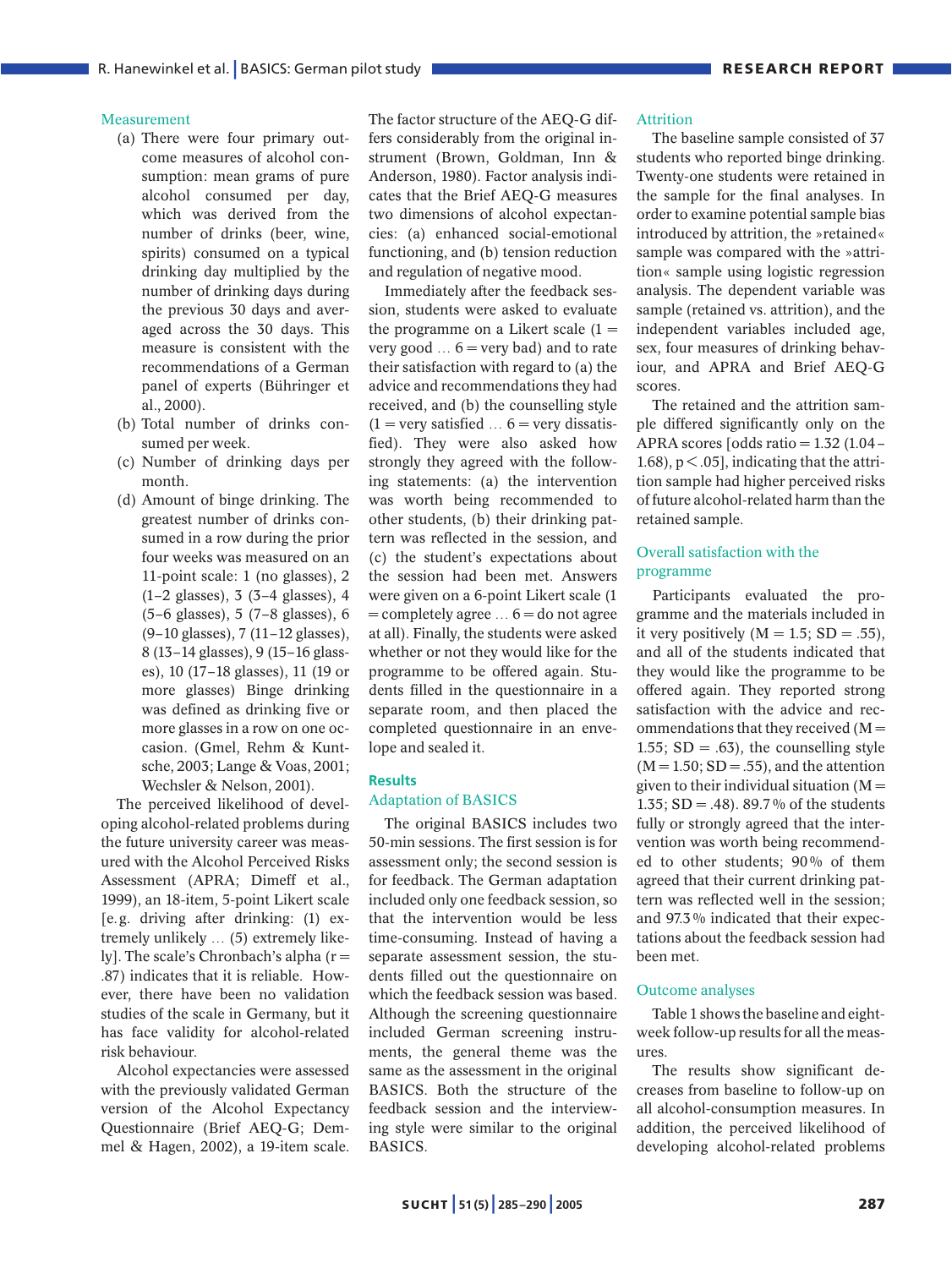| <b>Drinking index</b>                             | Mean (SD) ( $N = 21$ ) | f <sup>a</sup> | df <sup>a</sup> | p <sup>a</sup> |
|---------------------------------------------------|------------------------|----------------|-----------------|----------------|
| Alcohol consumption per day in gram pure alcohol  |                        |                |                 |                |
| <b>Baseline</b>                                   | 31.50 (19.51)          |                |                 |                |
| 8 weeks                                           | 9.60(7.72)             | 5.41           | 20              | < 0.001        |
| Drinks per week                                   |                        |                |                 |                |
| <b>Baseline</b>                                   | 12.57 (7.86)           |                |                 |                |
| 8 weeks                                           | 7.04(6.68)             | 2.69           | 20              | < 0.05         |
| Drinking days per month                           |                        |                |                 |                |
| <b>Baseline</b>                                   | 12.95 (6.42)           |                |                 |                |
| 8 weeks                                           | 7.38(5.31)             | 4.76           | 20              | < 0.001        |
| Binge drinking <sup>b</sup>                       |                        |                |                 |                |
| Baseline [number of drinks] <sup>c</sup>          | 5.90 (1.97) [8.11]     |                |                 |                |
| 8 weeks [number of drinks] <sup>c</sup>           | 4.47 (2.65) [6.15]     | 2.68           | 20              | < 0.05         |
| <b>APRAd</b>                                      |                        |                |                 |                |
| <b>Baseline</b>                                   | 34.10 (6.30)           |                |                 |                |
| 8 weeks                                           | 29.05 (7.12)           | 3.27           | 20              | < 0.01         |
| <b>Brief AEQ-G<sup>e</sup></b>                    |                        |                |                 |                |
| <b>Enhanced socioemotional functioning</b>        |                        |                |                 |                |
| <b>Baseline</b>                                   | 16.05(2.83)            |                |                 |                |
| 8 weeks                                           | 15.75 (3.05)           | 0.62           | 19              | ns             |
| Tension reduction and regulation of negative mood |                        |                |                 |                |
| <b>Baseline</b>                                   | 12.35 (1.96)           |                |                 |                |
| 8 weeks                                           | 12.23 (2.58)           | 0.55           | 18              | ns             |

**Table 1: Changes in drinking variables from baseline to 8-weeks follow-up**

a t=t-value; df=degree of freedom; p-values were derived from t-tests; p-values less 0.05 were considered significant

b binge drinking: five or more drinks on one occasion

c numbers in brackets indicate the average number of drinks consumed on one occasion

d APRA = Alcohol Perceived Risks Assessment

Brief AEQ-G = German version of the Alcohol Expectancy Questionnaire.

later during the university career (APRA scores) decreased significantly from the baseline to the follow-up. There were no significant changes in AEQ-G scores from baseline to followup.

#### **Discussion**

In the German adaptation of BA-SICS, the general topics covered in the assessment, the structure of the session and the counselling style were consistent with those in the original American version. Unlike the original BA-SICS, participants completed a questionnaire rather than attending an assessment session, so that there was only one session (i.e., the feedback) in the adapted version.

Students evaluated the intervention very positively. They significantly reduced their alcohol consumption from baseline to the follow-up. Mean daily consumption decreased by 70% to a mean daily consumption of 9.6 grams at the follow-up. This amount is less than the average daily healthy limit recently recommended (Singer & Theyssen, 2002). The number of drinks consumed per week decreased by 44%; the number of drinking days per month decreased by 43%; and the amount of binge drinking also decreased. Even though binge drinking was reduced significantly from 8.11 drinks at baseline to 6.15 drinks at follow-up, the mean maximum number of drinks consumed on a single occasion still met the criterion for binge drinking at the follow-up (five or more drinks on one occasion during the previous month). Thus, the intervention reduced overall alcohol consumption to a greater extent than it reduced binge drinking. The intervention had no effect on alcohol expectancies (i.e. expecting enhanced social-emotional functioning, tension reduction and regulation of negative mood from drinking alcohol).

To recruit participants, 3,000 flyers were distributed on the campus, but only 47 students volunteered to participate, of whom 37 met the criterion for binge drinking and were deemed eligible for the study. Because some participants dropped out during the study, the final sample consisted of 21 students. Considering that the intervention was not time-consuming, the participation rate is deemed unsatisfactory.

A possible explanation for the low participation could be a lack of awareness in the target group of problematic drinking. It is also possible that the method of recruitment (i.e. via flyers) was not an effective one. One possible reason that participants dropped out was the length of the questionnaire (150 items). An attrition analysis indicated that, except for APRA scores, there were no significant differences between students who dropped out and those who did not. Besides the small sample size and the methodological weaknesses of the study, the major limitation was that a randomised-control design was not used.

It is difficult to determine the mechanisms through which alcohol consumption and perceived likelihood of future alcohol-related problems were reduced. However, other evaluations of brief interventions have shown that an extensive screening, such as the one used in the present study, can lead to a reduction in alcohol consumption (Beich, Thorsen & Rollnick, 2003).

To our present knowledge, there have been three published studies evaluating BASICS, and all of them were conducted in the United States. All three studies used a control-group design. Two recent papers (Borsari & Carey, 2000; Murphy et al., 2001) indicated that BASICS has some promising short-term effects on the quantity and frequency of college students' alcohol consumption. Moreover, one of the studies found that some of the effects were still apparent two and four years after the intervention (Baer, Kivlahan, Blume, McKnight & Marlatt, 2001; Marlatt et al., 1998; Roberts, Neal, Kivlahan, Baer & Marlatt, 2000). The results of this pilot study are encouraging. Additional studies using a randomised-control design should be conducted to further evaluate BASICS in Germany.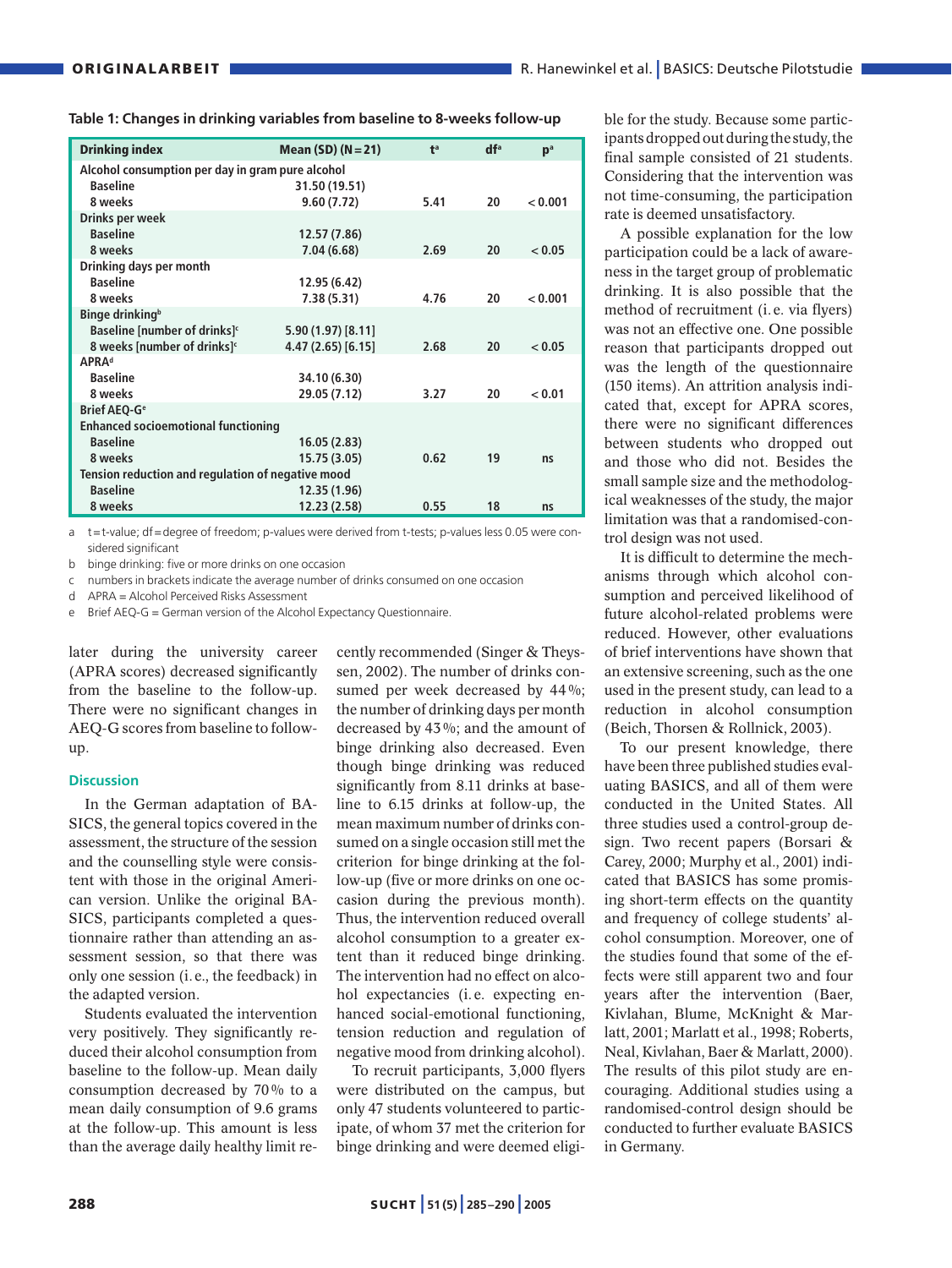#### **Acknowledgements**

We thank Ralf Demmel, Heike Gefken, Barbara Isensee, Wolfgang Kröhn, Bernd Leplow, Heide Moser, Kerstin Paetow, and Herbert Schümann, who helped in various ways to conduct the study. We also extend our special appreciation to our friend Jeff Lee, who is a native speaker of English.

This study was funded by the European Commission and the Ministry of Health of the German Federal State of Schleswig-Holstein.

## **Declaration of possible conflicts of interest**

There were no conflicts of interest related to the preparation of this paper.

# **Conclusions for prevention and intervention**

- It is difficult to encourage students to participate in an intervention designed to reflect risky alcohol consumption.
- Once students decide to participate, they react positively to the intervention.
- Prospective, randomised trials evaluating the benefits of this intervention should be conducted in Germany.

#### **References**

- Baer, J. S., Kivlahan, D. R., Blume, A. W., McKnight, P. & Marlatt, G. A. (2001). Brief intervention for heavy drinking college students: 4-year follow-up and natural history. *American Journal of Public Health, 91,* 1310–1316.
- Babor, T., Caetano, R., Casswell, S., Edwards, G., Giesbrecht, N., Graham, K., Grube, J., Gruenewald, P., Hill, L., Holder, H., Homel, R., Österberg, E., Rehm, J., Room, R. & Rosswow, I. (2003). *Alcohol: no ordinary commodity. Research and public policy.* New York: Oxford University Press.
- Beich, A., Thorsen, T. & Rollnick, S. (2003). Screening in brief intervention trials targeting excessive drinkers in general practice: systematic review and metaanalysis. *British Medical Journal, 327*, 536–540.
- Borsari, B. & Carey, K. B. (2000). Effects of a brief motivational intervention with college students drinkers. *Journal of Consulting and Clinical Psychology, 68,* 728–733.
- Brown, S. A., Goldman, M. S., Inn, A. & Anderson, L. R. (1980). Expectations of reinforcement from alcohol: their domain and relation to drinking patterns. *Journal of Consulting and Clinical Psychology, 48,* 419–426.
- Bühringer, G., Augustin, R., Bergmann, E., Bloomfield, K., Funk, W., Junge, B., Kraus, L., Merfert-Diete, C., Rumpf, H.- J., Simon, R. & Töppich, J. (2000). *Alkoholkonsum und alkoholbezogene Störungen in Deutschland.* Baden-Baden: Nomos.
- Bundeszentrale für gesundheitliche Aufklärung (2004). *Die Drogenaffinität Jugendlicher in der Bundesrepublik Deutschland 2004. Eine Wiederholungsbefragung der Bundeszentrale für gesundheitliche Aufklärung, Köln. Teilband: Alkohol.* Köln: BZgA.
- Demmel, R. & Hagen J. (2002). Faktorenstruktur und psychometrische Eigenschaften einer gekürzten deutschsprachigen Version des Alcohol Expectancy Questionnaire (Brief AEQ-G). *Zeitschrift für Differentielle und Diagnostische Psychologie, 23,* 205–216.
- Demmel, R. (2001). Motivational Interviewing: ein Literaturüberblick. *Sucht, 47,* 171–188. [Korrektur: *Sucht, 47,* 265–266].
- Dimeff, L. A., Baer, J. S., Kivlahan, D. R. & Marlatt, G. A. (1999). *Brief alcohol screening and intervention for college students: a harm reduction approach.* New York: Guilford Press.
- Gmel, G., Rehm, J. & Kuntsche, E. (2003). Binge drinking in Europe: definitions, epidemiology, and consequences. *Sucht, 49,* 105–116.
- Hettema, J., Steele, J. & Miller, W.R. (2005). Motivational Interviewing. *Annual Review of Clinical Psychology, 1,* 91–111.
- Küfner, H. & Kraus, L. (2002). Epidemiologische und ökonomische Aspekte des Alkoholismus. *Deutsches Ärzteblatt, 99,* A 936–945.
- Lange, J. E. & Voas, R. B. (2001). Defining binge drinking quantities through resulting blood alcohol concentrations. *Psychology of Addictive Behaviors, 15,* 310–316.
- Marlatt, G. A., Baer, J. S., Kivlahan, D. R., Dimeff, L. A., Larimer, M. E., Quigley, L. A., Somers, J. M. & Williams, E. (1998). Screening and brief intervention for high-risk college student drinkers: results from a 2-year follow-up assessment. *Journal of Consulting and Clinical Psychology, 66,* 604–615.
- Murphy, J. G., Duchnick, J. G., Vuchinovich, R. E., Davison, J. W. Karg, R. S., Olsen, A. M., Smith, A. F. & Coffey, T. T. (2001). Relative efficacy of a brief motivational intervention for college student drinkers. *Psychology of Addictive Behaviors, 15,* 373–379.
- Rehm, J. & Gmel, G. (2002). Average volume of alcohool consumption, patterns of drinking and mortality among young Europeans in 1999. *Addiction, 97,* 105–109.
- Roberts, L. J., Neal, D. J., Kivlahan, D. R., Baer, & Marlatt, G. A. (2000). Individual drinking changes following a brief intervention among college students: clinical significance in an indicated preventive context. *Journal of Consulting and Clinical Psychology, 68,* 500–505.
- Schulenberg, J., Maggs, J. L., Long, S. W., Sher, K. J., Gotham, H. J., Baer, J. S., Kivlahan, D. R., Marlatt, G. A. & Zucker, R. A. (2001). The problem of college drinking: insights from a developmental perspective. *Alcoholism: Clinical and Experimental Research, 25,* 473–477.
- Schulenberg, J. E. & Maggs, J. L. (2002). A developmental perspective on alcohol use and heavy drinking during adolescence and the transition to young adulthood. *Journal of Studies on Alcohol, 63* (Suppl. 14), 54–70.
- Singer, M. V. & Teyssen, S. (2002) Moderater Alkoholkonsum: Gesundheitsförderlich oder schädlich? *Deutsches Ärzteblatt, 99,* A 1103–1106.
- Vik, P.W., Cellucci, T. & Ivers, H. (2003). Natural reduction of binge drinking among college students. *Addictive Behaviors, 28,* 643–655.
- Vik, P.W., Culbertson, K. A. & Sellers, K. (2000). Readiness to change drinking among heavy-drinking college students. *Journal of Studies on Alcohol, 61,* 674–680.
- Wechsler, H. & Nelson, T.F. (2001). Binge drinking and the American college student: What's five drinks? *Psychology of Addictive Behaviors, 15,* 287–291.